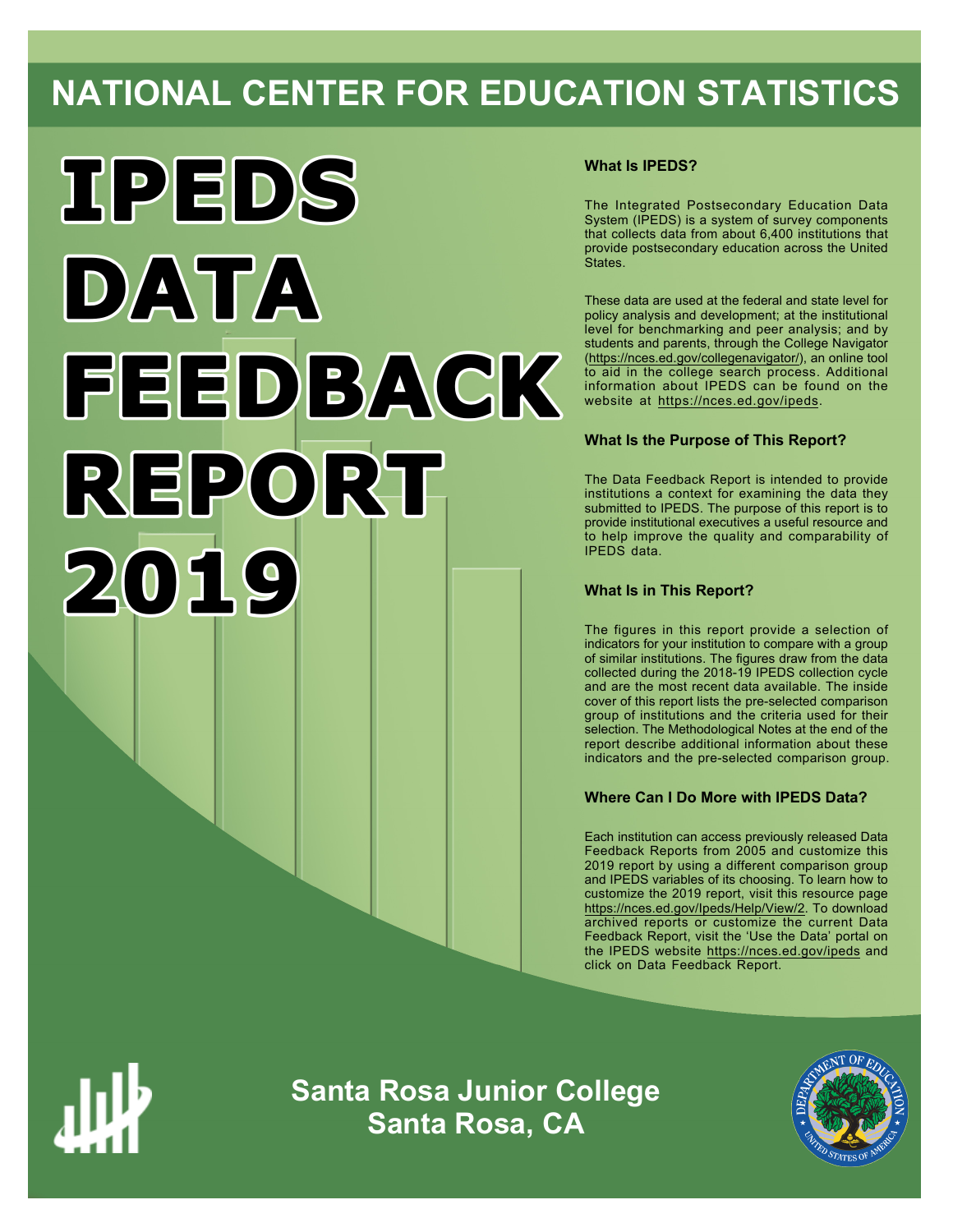# **COMPARISON GROUP**

Comparison group data are included to provide a context for interpreting your institution's statistics. If your institution did not define a custom comparison group for this report by July 13, 2019 NCES selected a comparison group for you. (In this case, the characteristics used to define the comparison group appears below.) The Customize Data Feedback Report functionality on the IPEDS Data Center at this provided link [\(https://nces.ed.gov/ipeds/datacenter/](https://nces.ed.gov/ipeds/datacenter/)) can be used to reproduce the figures in this report using different peer groups.

Using some of your institution's characteristics, a group of comparison institutions was selected for you. The characteristics include Associate's Colleges: High Career & Technical-High Traditional, public and enrollment of a similar size. This comparison group includes the following 29 institutions:

- Athens Technical College (Athens, GA)
- Atlanta Technical College (Atlanta, GA)
- Augusta Technical College (Augusta, GA)
- Butte College (Oroville, CA)
- College of the Redwoods (Eureka, CA)
- De Anza College (Cupertino, CA)
- Del Mar College (Corpus Christi, TX)
- Florence-Darlington Technical College (Florence, SC)
- Gadsden State Community College (Gadsden, AL)
- George C Wallace Community College-Dothan (Dothan, AL) George C Wallace State Community College-Hanceville (Hanceville, AL)
- Hennepin Technical College (Brooklyn Park, MN)
- Hinds Community College (Raymond, MS)
- Kilgore College (Kilgore, TX)
- Lanier Technical College (Gainesville, GA)
- Lee College (Baytown, TX)
- Luzerne County Community College (Nanticoke, PA)
- Massasoit Community College (Brockton, MA)
- Meridian Community College (Meridian, MS)
- Milwaukee Area Technical College (Milwaukee, WI)
- Piedmont Technical College (Greenwood, SC)
- Porterville College (Porterville, CA)
- Shelton State Community College (Tuscaloosa, AL)
- Somerset Community College (Somerset, KY)
- Southern Crescent Technical College (Griffin, GA)
- Springfield Technical Community College (Springfield, MA)
- Tidewater Community College (Norfolk, VA)
- Western Technical College (La Crosse, WI)
- Yuba College (Marysville, CA)

#### **The figures in this report have been organized and ordered into the following topic areas:**

| [No charts applicable]                   |                   |
|------------------------------------------|-------------------|
| Fig. 1 and 2                             | Pg. 3             |
| Fig. 3                                   | Pg. 3             |
| Fig. 4 and $5$                           | Pg.4              |
| Fig. 6 and 7                             | Pg.4              |
| [No charts applicable]                   |                   |
| Fig. 8, 9, 10, 11, 12, 13, 14, 15 and 16 | Pg. 5, 6, 7 and 8 |
| Fig. 17 and 18                           | Pg. 9             |
| Fig. 19 and 20                           | Pg. 9             |
| Fig. 21 and 22                           | Pg. 10            |
|                                          |                   |

\*These figures only appear in customized Data Feedback Reports (DFR), which are available through Use the Data portal on the IPEDS website.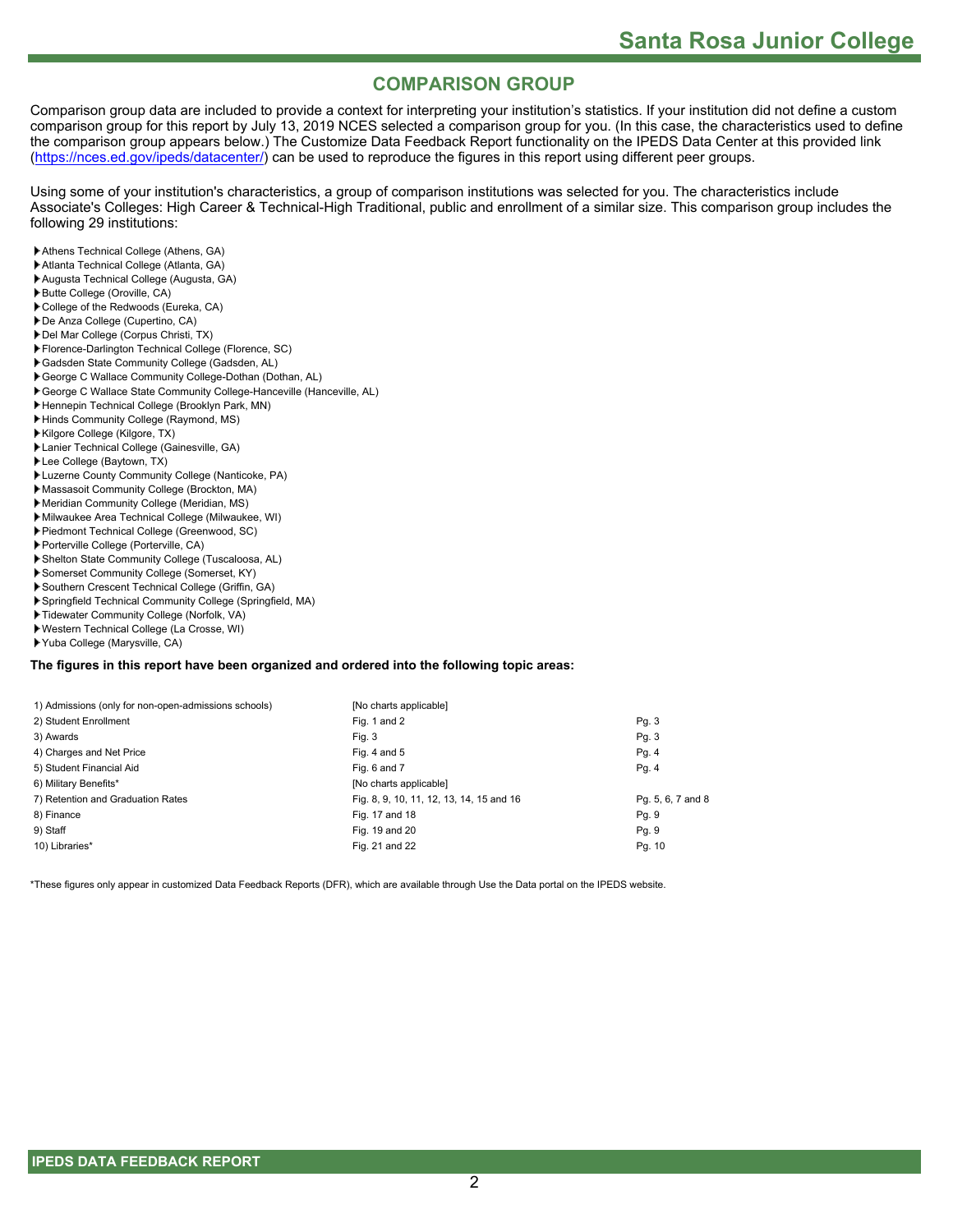



NOTE: For more information about disaggregation of data by race and ethnicity, see the Methodological Notes. Median values for the comparison group will not add to 100%. See 'Use of Median Values for Comparison Group' for how median values are determined. N is the number of institutions in the comparison group. SOURCE: U.S. Department of Education, National Center for Education Statistics, Integrated Postsecondary Education Data System (IPEDS): Spring 2019, Fall Enrollment component.

#### **Figure 2. Unduplicated 12-month headcount (2017-18), total FTE enrollment (2017-18), and full- and part-time fall enrollment (Fall 2018)**

#### **Figure 3. Number of subbaccalaureate degrees and certificates awarded, by level: 2017-18**



NOTE: For details on calculating full-time equivalent (FTE) enrollment, see Calculating FTE in the Methodological Notes. N is the number of institutions in the comparison group. SOURCE: U.S. Department of Education, National Center for Education Statistics, Integrated Postsecondary Education Data System (IPEDS): Fall 2018, 12-month Enrollment component and Spring 2019, Fall Enrollment component.



NOTE: N is the number of institutions in the comparison group.

SOURCE: U.S. Department of Education, National Center for Education Statistics, Integrated Postsecondary Education Data System (IPEDS): Fall 2018, Completions component.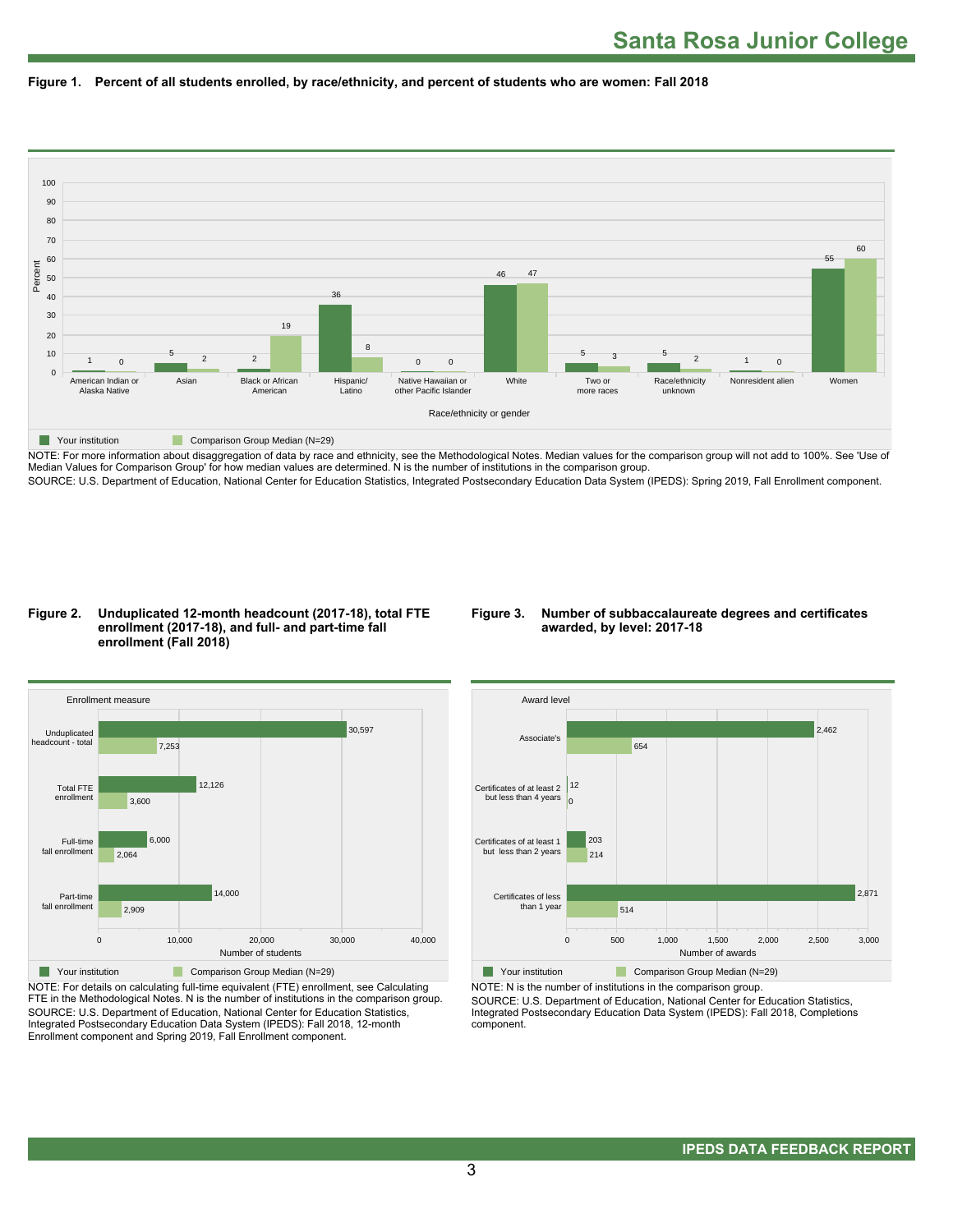**Figure 4. Academic year tuition and required fees for full-time, first-time degree/certificate-seeking undergraduates: 2015-16 to 2018-19**



NOTE: The tuition and required fees shown here are the lowest reported from the categories of in-district, in-state, and out-of-state. N is the number of institutions in the comparison group.

SOURCE: U.S. Department of Education, National Center for Education Statistics, Integrated Postsecondary Education Data System (IPEDS): Fall 2018, Institutional Characteristics component.

**Figure 6. Percent of full-time, first-time degree/certificate-seeking undergraduate students who were awarded grant or scholarship aid from the federal government, state/local government, or the institution, or loans, by type of aid: 2017-18**



NOTE: Any grant aid above includes grant or scholarship aid awarded from the federal government, state/local government, or the institution. Federal grants includes Pell grants and other federal grants. Any loans includes federal loans and other loans awarded to students. For details on how students are counted for financial aid reporting, see Cohort Determination in the Methodological Notes. N is the number of institutions in the comparison group.

SOURCE: U.S. Department of Education, National Center for Education Statistics, Integrated Postsecondary Education Data System (IPEDS): Winter 2018-19, Student Financial Aid component.





NOTE: Average net price is for full-time, first-time degree/certificate-seeking undergraduate students and is generated by subtracting the average amount of federal, state/local government, and institutional grant and scholarship awarded aid from the total cost of attendance. Total cost of attendance is the sum of published tuition and required fees, books and supplies, and the average room and board and other expenses. For details, see the Methodological Notes. N is the number of institutions in the comparison group.

SOURCE: U.S. Department of Education, National Center for Education Statistics, Integrated Postsecondary Education Data System (IPEDS): Fall 2018, Institutional Characteristics component and Winter 2018-19, Student Financial Aid component.





**The Your institution Comparison Group Median** 

NOTE: Any grant aid above includes grant or scholarship aid awarded from the federal government, state/local government, or the institution. Federal grants includes Pell grants and other federal grants. Any loans includes federal loans and other loans awarded to students. Average amounts of aid were calculated by dividing the total aid awarded by the total number of recipients in each institution. N is the number of institutions in the comparison group.

SOURCE: U.S. Department of Education, National Center for Education Statistics, Integrated Postsecondary Education Data System (IPEDS): Winter 2018-19, Student Financial Aid component.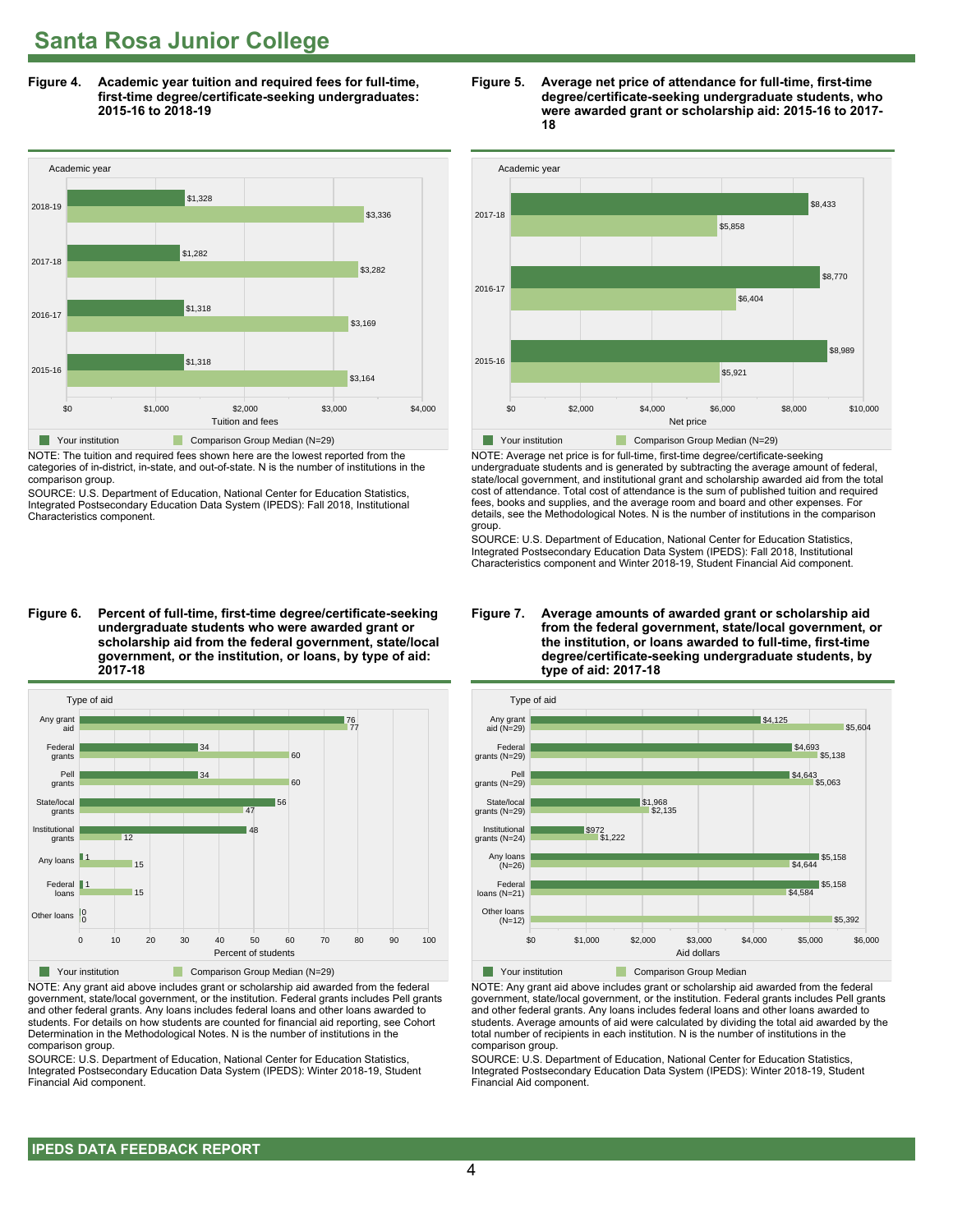**Figure 8. Retention rates of first-time degree/certificate seeking students, attendance status: Fall 2017 cohort**

**Figure 9. Graduation and transfer-out rates of full-time, first-time degree/certificate-seeking undergraduates within 150% of normal time to program completion: 2015 cohort**



NOTE: Retention rates are measured from the fall of first enrollment to the following fall. Academic reporting institutions report retention data as of the institution's official fall reporting date or as of October 15, 2017. Program reporters determine the cohort with enrollment any time between August 1-October 31, 2017 and retention based on August 1, 2018. For more details, see the Methodological Notes. N is the number of institutions in the comparison group.

SOURCE: U.S. Department of Education, National Center for Education Statistics, Integrated Postsecondary Education Data System (IPEDS): Spring 2019, Fall Enrollment component.



NOTE: Graduation rate cohort includes all full-time, first-time degree/certificate-seeking undergraduate students. Graduation and transfer-out rates are the Student Right-to-Know rates. Only institutions with mission to prepare students to transfer are required to report transfer out. For more details, see the Methodological Notes. N is the number of institutions in the comparison group.

SOURCE: U.S. Department of Education, National Center for Education Statistics, Integrated Postsecondary Education Data System (IPEDS): Winter 2018-19, Graduation Rates component.



#### **Figure 10. Graduation rates of full-time, first-time degree/certificate-seeking undergraduates within 150% of normal time to program completion, by race/ethnicity: 2015 cohort**

**The Comparison Group Median** 

NOTE: For more information about disaggregation of data by race and ethnicity, see the Methodological Notes. The graduation rates are the Student Right-to-Know (SRK) rates. Median values for the comparison group will not add to 100%. N is the number of institutions in the comparison group.

SOURCE: U.S. Department of Education, National Center for Education Statistics, Integrated Postsecondary Education Data System (IPEDS): Winter 2018-19, Graduation Rates component.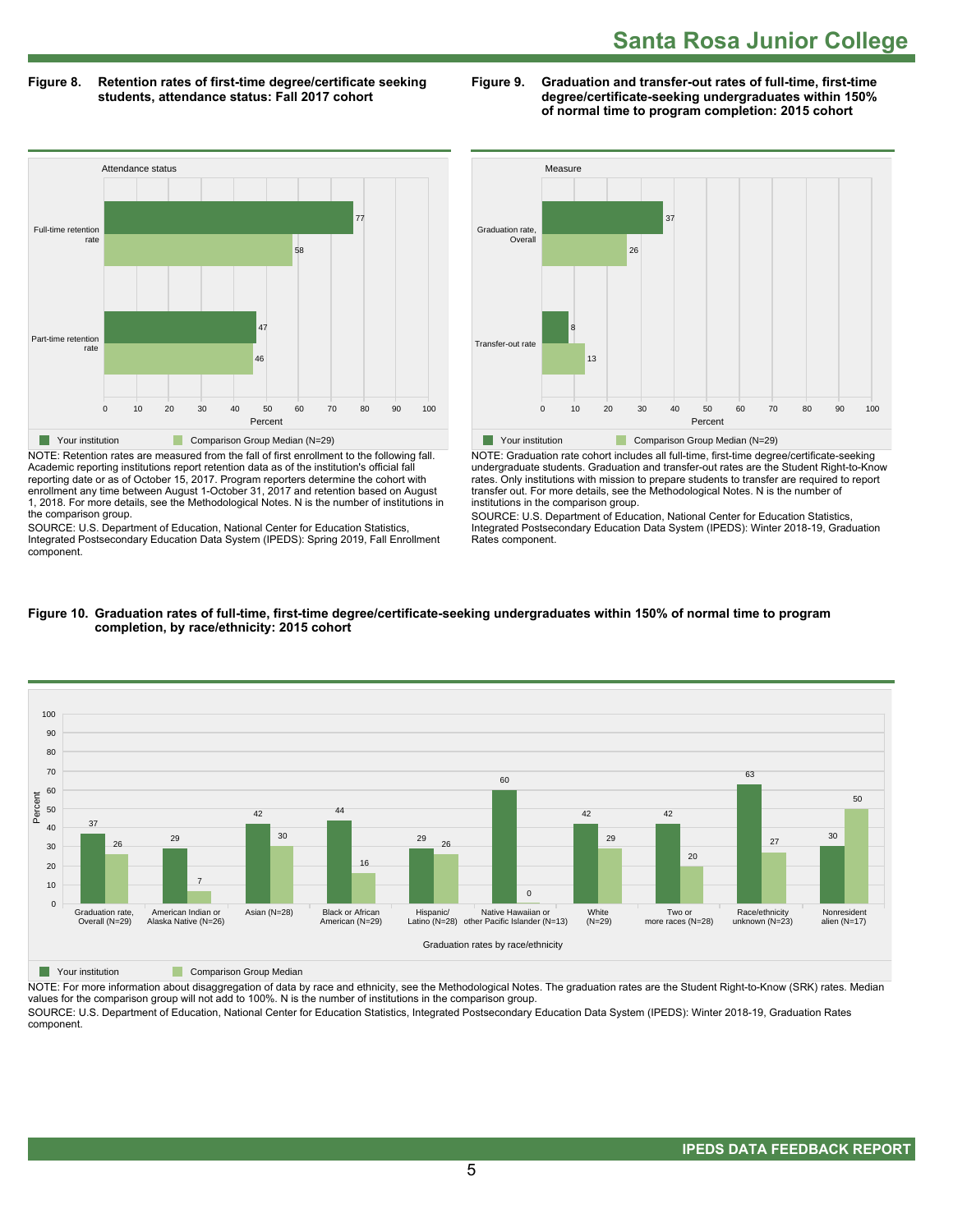**Figure 11. Graduation rates of full-time, first-time degree/certificateseeking undergraduates within 150% of normal time to program completion, by type of aid: 2015 cohort**



NOTE: Graduation rate cohort includes all full-time, first-time degree/certificate-seeking undergraduate students. Data were collected on those students, who at entry of the cohort, were awarded a Pell Grant and students who were awarded a Subsidized Stafford loan, but did not receive a Pell Grant. Graduation rates are the Student Right-to-Know rates. For more details, see the Methodological Notes. N is the number of institutions in the comparison group.

SOURCE: U.S. Department of Education, National Center for Education Statistics, Integrated Postsecondary Education Data System (IPEDS): Winter 2018-19, Graduation Rates component.

**Figure 12. Graduation rates of full-time, first-time degree/certificateseeking undergraduates within normal time, and 150% and 200% of normal time to completion: 2014 cohort**



NOTE: The 150% graduation rate is the Student Right-to-Know (SRK) rates; the Normal time and 200% rates are calculated using the same methodology. For details, see the Methodological Notes. N is the number of institutions in the comparison group. SOURCE: U.S. Department of Education, National Center for Education Statistics, Integrated Postsecondary Education Data System (IPEDS): Winter 2018-19, 200% Graduation Rates component.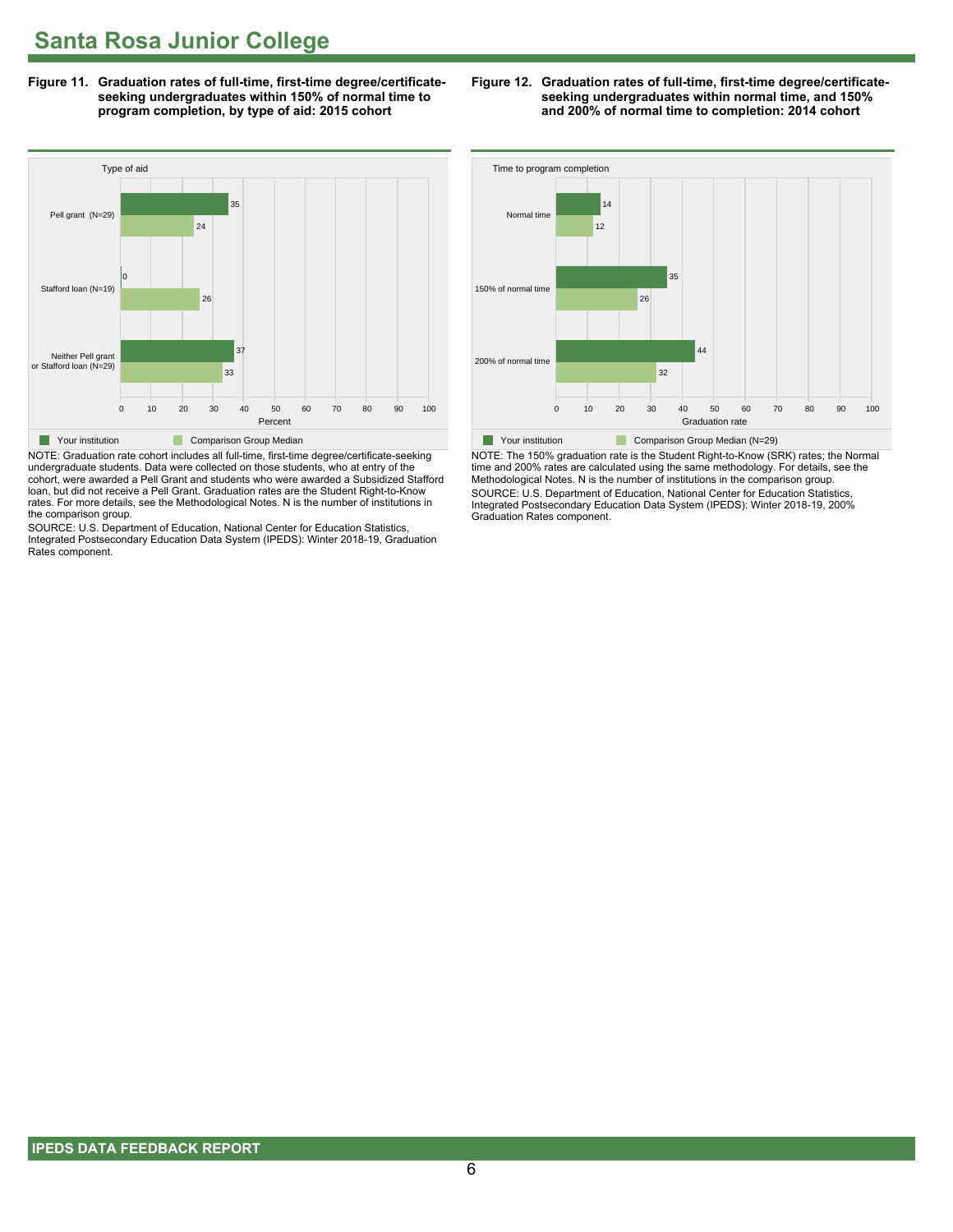#### **Figure 13. Award and enrollment rates of first-time, full-time, degree/certificate-seeking undergraduates after 8 years of entry, by Pell status: 2010-11 cohort**



NOTE: Award measures are based on the highest award received after 8 years of entry and enrollment measures are based on students who did not receive an award after 8 years of entry. Student cohorts (i.e., First-time, full-time; First-time, part-time; Non-first-time, full-time; and Non-first-time, part-time) are degree/certificate-seeking undergraduate students who entered the institution between July 1, 2010-June 30, 2011. Pell recipients are students with demonstrated financial need. For more details, see the Methodological Notes. N is the number of institutions in the comparison group.

SOURCE: U.S. Department of Education, National Center for Education Statistics, Integrated Postsecondary Education Data System (IPEDS): Winter 2018-19, Outcome Measures component.

#### **Figure 14. Award and enrollment rates of first-time, part-time, degree/certificate-seeking undergraduates after 8 years of entry, by Pell status: 2010-11 cohort**



NOTE: Award measures are based on the highest award received after 8 years of entry and enrollment measures are based on students who did not receive an award after 8 years of entry. Student cohorts (i.e., First-time, full-time; First-time, part-time; Non-first-time, full-time; and Non-first-time, part-time) are degree/certificate-seeking undergraduate students who entered the institution between July 1, 2010-June 30, 2011. Pell recipients are students with demonstrated financial need. For more details, see the Methodological Notes. N is the number of institutions in the comparison group.

SOURCE: U.S. Department of Education, National Center for Education Statistics, Integrated Postsecondary Education Data System (IPEDS): Winter 2018-19, Outcome Measures component.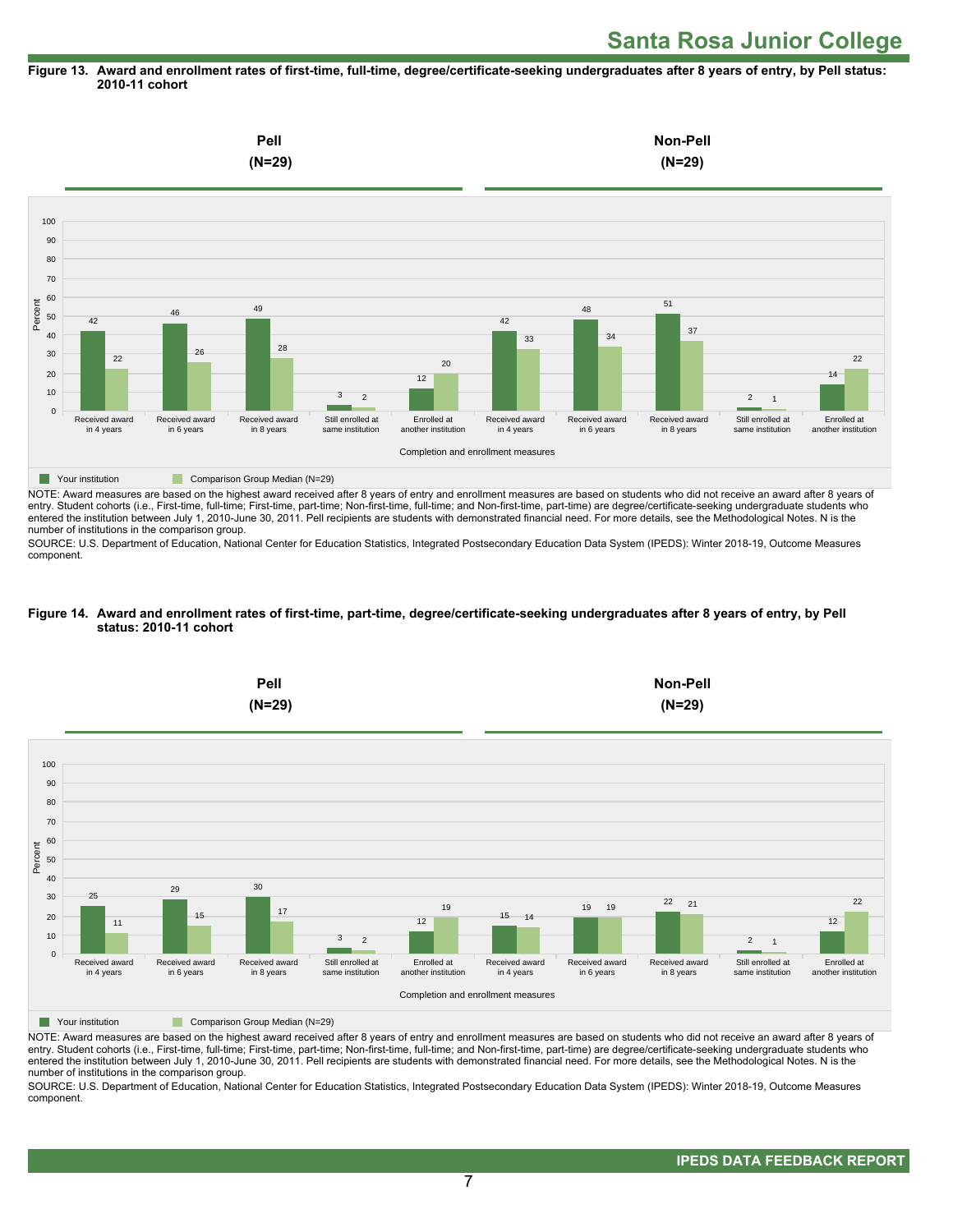**Figure 15. Award and enrollment rates of non-first-time, full-time, degree/certificate-seeking undergraduates after 8 years of entry, by Pell status: 2010-11 cohort**



NOTE: Award measures are based on the highest award received after 8 years of entry and enrollment measures are based on students who did not receive an award after 8 years of entry. Student cohorts (i.e., First-time, full-time; First-time, part-time; Non-first-time, full-time; and Non-first-time, part-time) are degree/certificate-seeking undergraduate students who entered the institution between July 1, 2010-June 30, 2011. Pell recipients are students with demonstrated financial need. For more details, see the Methodological Notes. N is the number of institutions in the comparison group.

SOURCE: U.S. Department of Education, National Center for Education Statistics, Integrated Postsecondary Education Data System (IPEDS): Winter 2018-19, Outcome Measures component.

#### **Figure 16. Award and enrollment rates of non-first-time, part-time, degree/certificate-seeking undergraduates after 8 years of entry, by Pell status: 2010-11 cohort**



NOTE: Award measures are based on the highest award received after 8 years of entry and enrollment measures are based on students who did not receive an award after 8 years of entry. Student cohorts (i.e., First-time, full-time; First-time, part-time; Non-first-time, full-time; and Non-first-time, part-time) are degree/certificate-seeking undergraduate students who entered the institution between July 1, 2010-June 30, 2011. Pell recipients are students with demonstrated financial need. For more details, see the Methodological Notes. N is the number of institutions in the comparison group.

SOURCE: U.S. Department of Education, National Center for Education Statistics, Integrated Postsecondary Education Data System (IPEDS): Winter 2018-19, Outcome Measures component.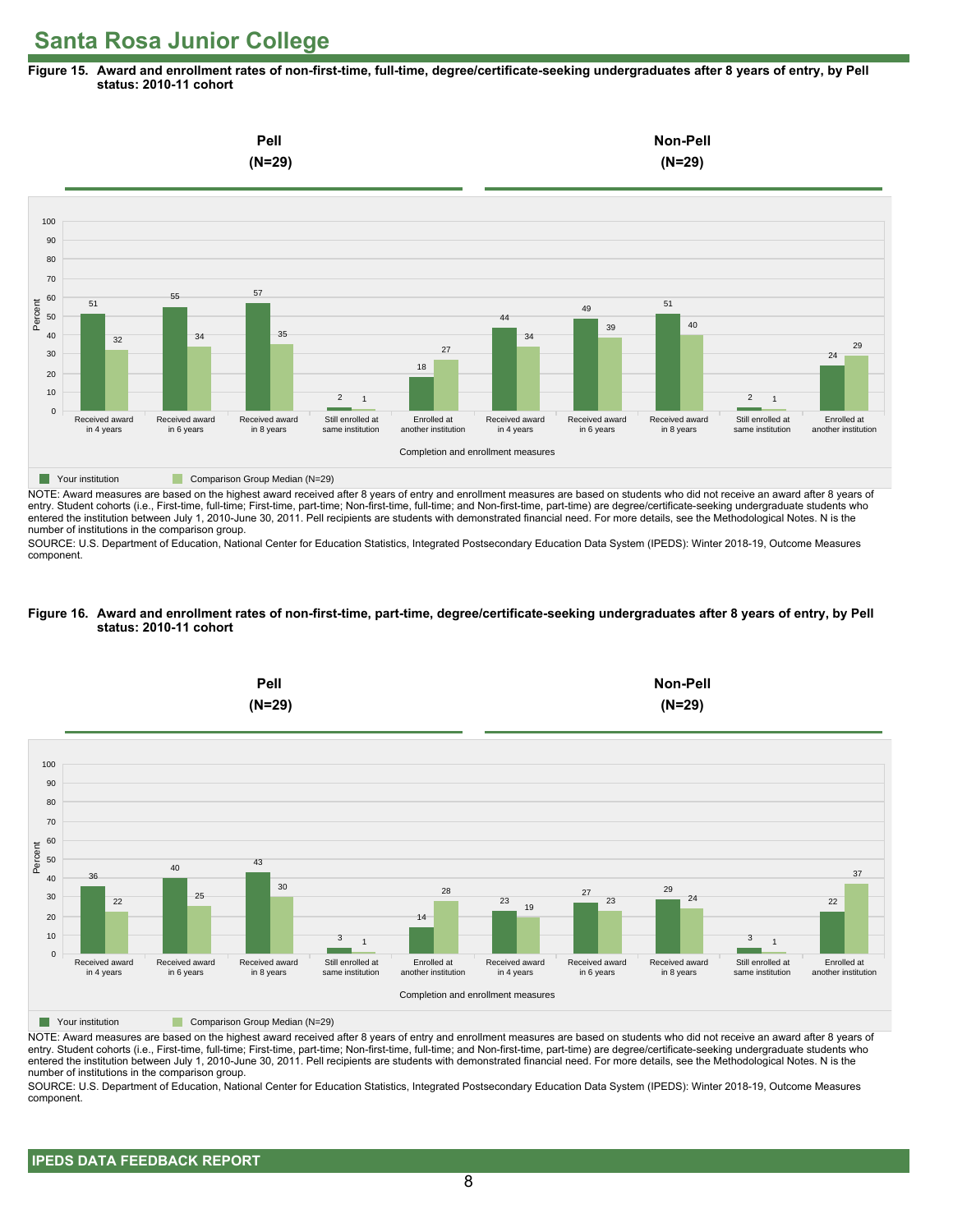**Santa Rosa Junior College** 

**Figure 17. Percent distribution of core revenues, by source: Fiscal year 2018**

**Figure 18. Core expenses per FTE enrollment, by function: Fiscal year 2018**



NOTE: The comparison group median is based on those members of the comparison group that report finance data using the same accounting standards as the comparison institution. For more information, see the Methodological Notes. N is the number of institutions in the comparison group.

SOURCE: U.S. Department of Education, National Center for Education Statistics, Integrated Postsecondary Education Data System (IPEDS): Spring 2019, Finance component.



NOTE: Expenses per full-time equivalent (FTE) enrollment, particularly instruction, may be inflated because finance data includes all core expenses while FTE reflects credit activity only. For details on calculating FTE enrollment and a detailed definition of core expenses, see the Methodological Notes. N is the number of institutions in the comparison group. SOURCE: U.S. Department of Education, National Center for Education Statistics, Integrated Postsecondary Education Data System (IPEDS): Fall 2018, 12-month Enrollment component and Spring 2019, Finance component.

#### **Figure 19. Full-time equivalent staff, by occupational category: Fall 2018**



NOTE: Graduate assistants are not included. For calculation details, see the Methodological Notes. N is the number of institutions in the comparison group. SOURCE: U.S. Department of Education, National Center for Education Statistics, Integrated Postsecondary Education Data System (IPEDS): Spring 2019, Human Resources component.

#### **Figure 20. Average salaries of full-time instructional non-medical staff equated to 9-months worked, by academic rank: Academic year 2018-19**



NOTE: See Methodology Notes for more details on average salary. N is the number of institutions in the comparison group. Medians are not reported for comparison groups with less than three values.

SOURCE: U.S. Department of Education, National Center for Education Statistics, Integrated Postsecondary Education Data System (IPEDS): Spring 2019, Human Resources component.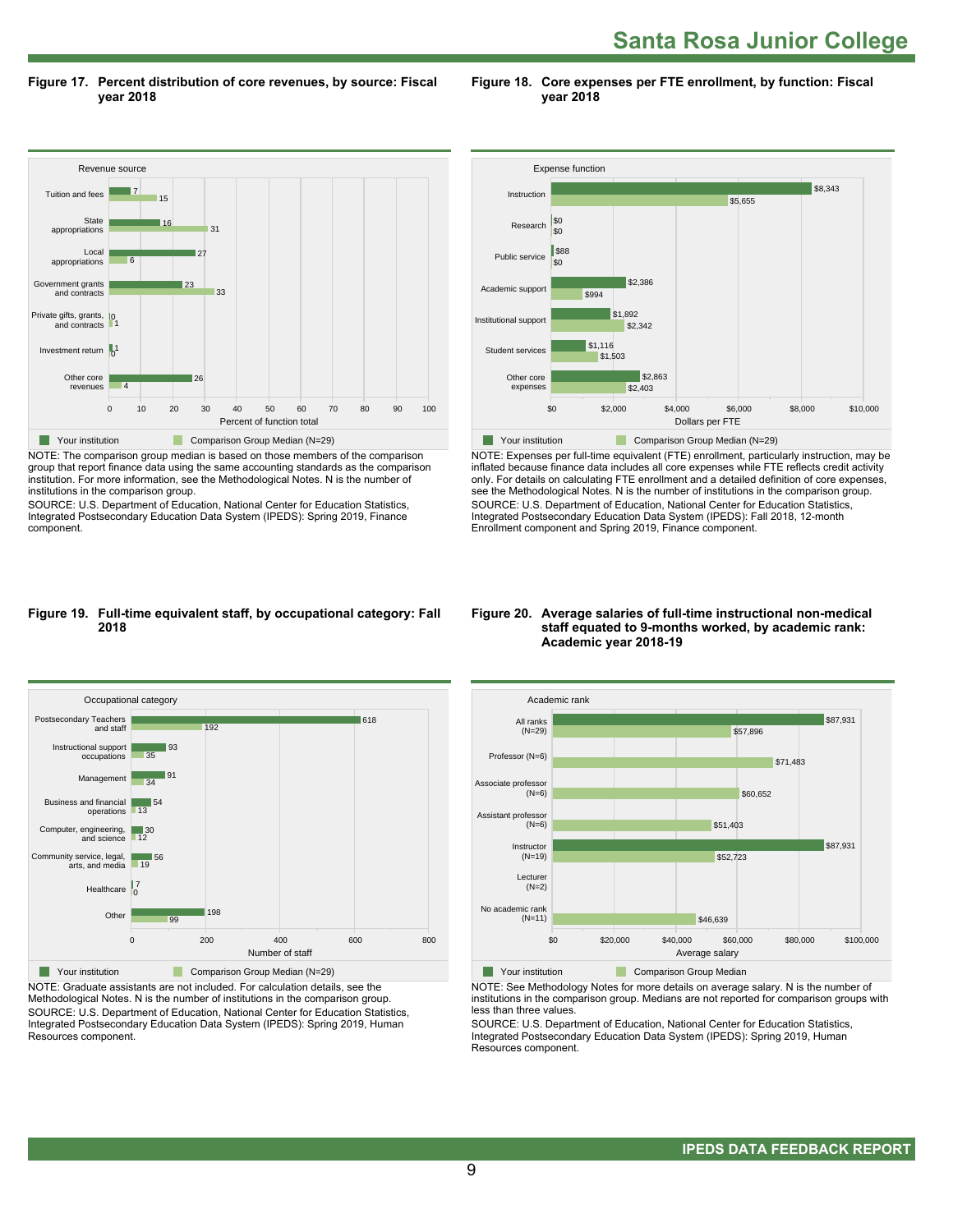**Figure 21. Percent distribution of library collection, by material type: Fiscal Year 2018**

#### **Figure 22. Percent distribution of library expenses, by function: Fiscal Year 2018**



SOURCE: U.S. Department of Education, National Center for Education Statistics, Integrated Postsecondary Education Data System (IPEDS): Spring 2019, Academic Libraries component.



NOTE: N is the number of institutions in the comparison group. SOURCE: U.S. Department of Education, National Center for Education Statistics, Integrated Postsecondary Education Data System (IPEDS): Spring 2019, Academic Libraries component.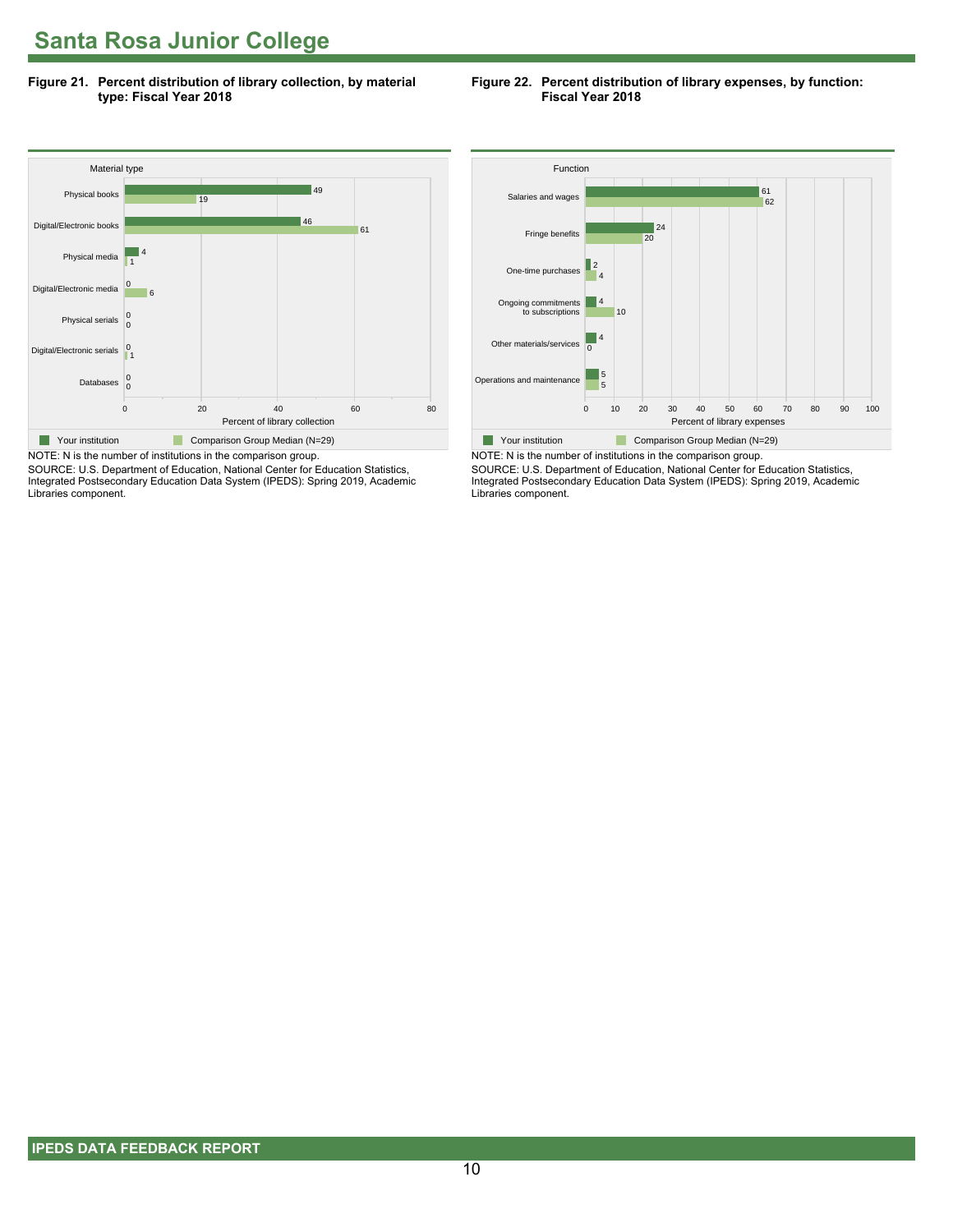# **METHODOLOGICAL NOTES**

#### **Overview**

This report is based on data supplied by institutions to IPEDS during 2018-19 data collection year. Response rates exceeded 99% for most surveys. IPEDS First Look reports at<https://nces.ed.gov/pubsearch/getpubcats.asp?sid=010> provide some information on aggregate institutional responses. Furthermore, data used in this report are provisional level and may be revised for a limited time through the IPEDS Prior Year Revision system.

### **Use of Median Values for Comparison Group**

This report compares your institution's data to the median value for the comparison group for each statistic shown in the figure. If more than one statistic is present in a figure, the median values are determined separately for each indicator or statistic. Medians are not displayed for comparison groups with fewer than three values. Where percentage distributions are presented, median values may not add to 100%. To access all the data used to create the figures included in this report, go to 'Use the Data' portal on the IPEDS website at this provided link ([https://nces.ed.gov/ipeds\)](https://nces.ed.gov/ipeds).

#### **Missing Statistics**

If a statistic is not reported for your institution, the omission indicates that the statistic is not relevant to your institution and the data were not collected. Not all notes may be applicable to your report.

#### **Use of Imputed Data**

All IPEDS data are subject to imputation for total (institutional) and partial (item) nonresponse. If necessary, imputed values were used to prepare your report.

#### **Data Confidentiality**

IPEDS data are not collected under a pledge of confidentiality.

#### **Disaggregation of Data by Race/Ethnicity**

When applicable, some statistics are disaggregated by race/ethnicity. Data disaggregated by race/ethnicity have been reported using the 1997 Office of Management and Budget categories. Detailed information about the race/ethnicity categories can be found at <https://nces.ed.gov/ipeds/Section/Resources>.

### **Cohort Determination for Reporting Student Financial Aid, Graduation Rates, and Outcome Measures**

Student cohorts for reporting Student Financial Aid and Graduation Rates data are based on the reporting type of the institution. For institutions that report based on an academic year (those operating on standard academic terms), student counts and cohorts are based on fall term data. Student counts and cohorts for program reporters (those that do not operate on standard academic terms) are based on unduplicated counts of students enrolled during a full 12-month period.

Student cohorts for reporting Outcome Measures are based on a full-year cohort from July 1-June 30 for all degree-granting institutions.

# **DESCRIPTION OF STATISTICS USED IN THE FIGURES**

#### **Admissions (only for non-open-admissions schools)**

#### *Admissions and Test Score Data*

Admissions and test score data are presented only for institutions that do not have an open admission policy, and apply to first-time, degree/certificate-seeking undergraduate students only. Applicants include only those students who fulfilled all requirements for consideration for admission and who were notified of one of the following actions: admission, non-admission, placement on a wait list, or application withdrawn (by applicant or institution). Admitted applicants (admissions) include wait-listed students who were subsequently offered admission. Early decision, early action, and students who began studies during the summer prior to the fall reporting period are included. For customized Data Feedback Reports, test scores are presented only if scores are required for admission.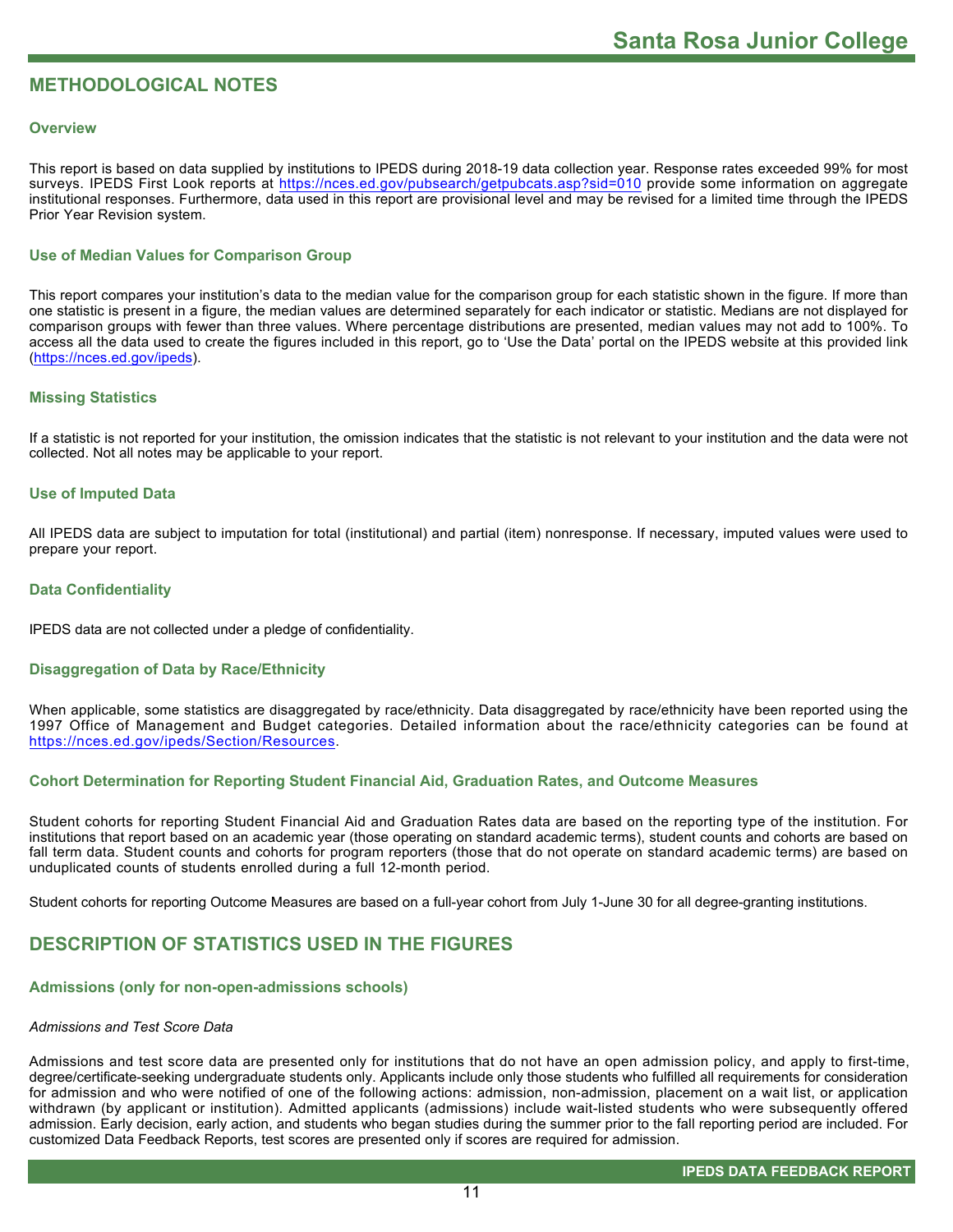# **Student Enrollment**

#### *Enrollment Counts*

12-month Enrollment captures a cumulative unduplicated headcount of enrollment over the full 12-month period beginning July 1 and ending June 30. In contrast, Fall Enrollment captures number of students enrolled on a particular date in the fall. Fall enrollment is often referred to as a "snapshot" of an institution"s enrollment at a specific time.

#### *FTE Enrollment*

The full-time equivalent (FTE) enrollment used in this report is the sum of the institution's FTE undergraduate enrollment and FTE graduate enrollment (as calculated from or reported on the 12-month Enrollment component). Undergraduate and graduate FTE are estimated using 12-month instructional activity (credit and/or contact hours). See "Calculation of FTE Students (using instructional activity)" in the IPEDS Glossary at <https://surveys.nces.ed.gov/ipeds/VisGlossaryAll.aspx>.

#### *Total Entering Undergraduate Students*

Total entering students are students at the undergraduate level, both full- and part-time, new to the institution in the fall term (or the prior summer term who returned in the fall). This includes all first-time undergraduate students, students transferring into the institution at the undergraduate level, and non-degree/certificate-seeking undergraduates entering in the fall. Only degree-granting, academic year reporting institutions provide total entering student data.

#### **Completions**

#### *Completions and Completers*

Completions collects data on undergraduate and graduate completions and completers in a 12-month period. Completions are the counts of postsecondary awards granted where each award reported once but multiple awards may be reported for one recipient. Completers are the counts of students granted postsecondary awards. The count of completers is collected in two ways. The first way counts all completers, while the second way counts completers by award level (e.g., number of associate's completers, number of bachelor's completers).

#### **Student Financial Aid**

#### *Financial Aid Recipients and Amounts*

Student Financial Aid collects the counts of undergraduate students awarded different types of financial aid and the total amounts of aid awarded. The average dollar amount of aid awarded is then calculated. In addition, Student Financial Aid collects counts of full-time, first-time undergraduate student awarded aid and amounts of aid, and counts of undergraduate and graduate students receiving military educational benefits.

#### **Charges and Net Price**

#### *Average Institutional Net Price*

IPEDS collects data to calculate average net price at each institution for two groups of undergraduate students: those awarded grant aid and those awarded Title IV federal aid.

Average net price is calculated for full-time, first-time degree/certificate-seeking undergraduates who were awarded grant or scholarship aid from the federal government, state/local government, or the institution anytime during the full aid year. For public institutions, this includes only students who paid the in-state or in-district tuition rate. Other sources of grant aid are excluded. Average net price is generated by subtracting the average amount of federal, state/local government, and institutional grant and scholarship aid from the total cost of attendance. Total cost of attendance is the sum of published tuition and required fees, books and supplies, and the average room and board and other expenses.

For the purpose of the IPEDS reporting, aid awarded refers to financial aid that was awarded to, and accepted by, a student. This amount may differ from the aid amount that is disbursed to a student.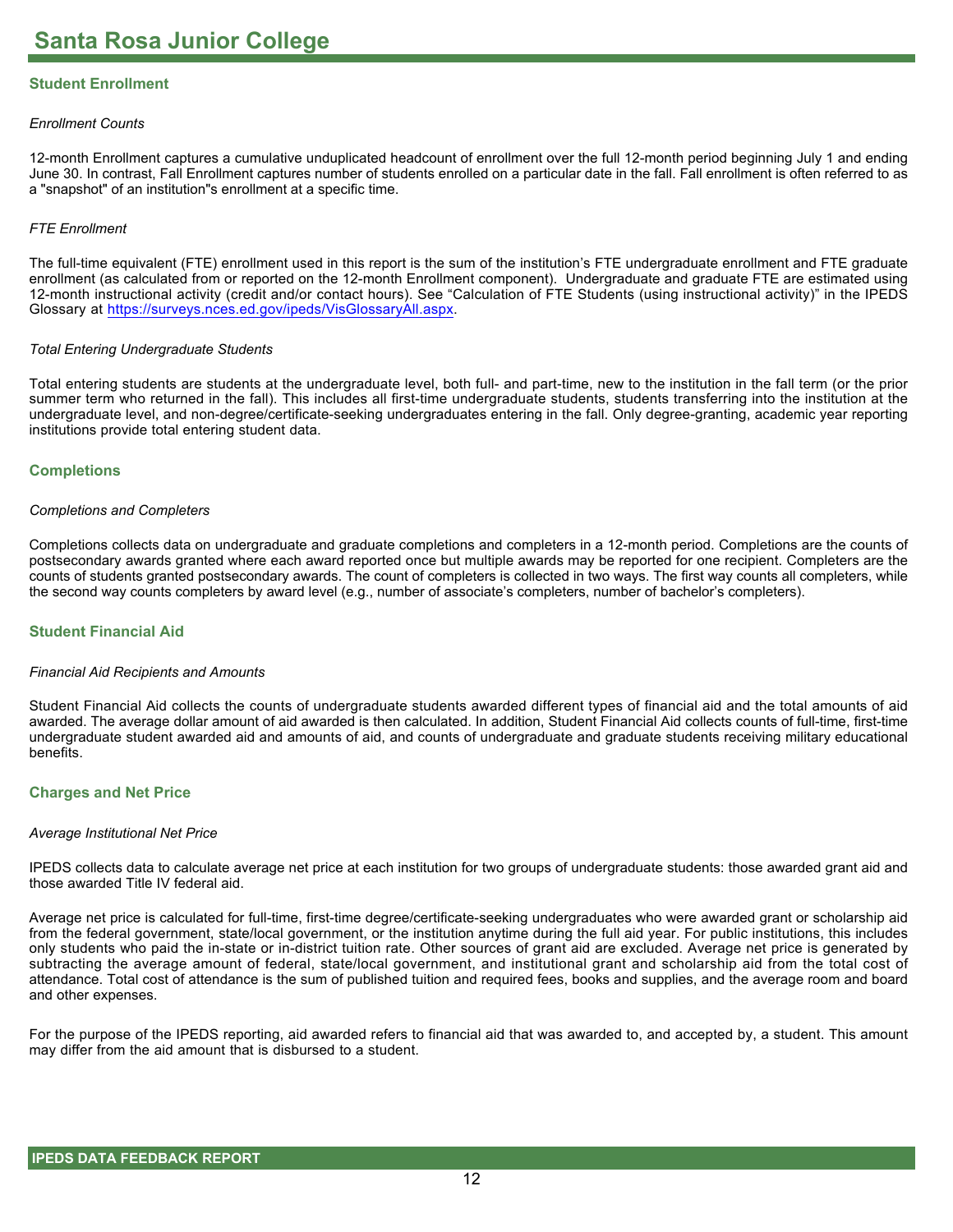#### **Retention, Graduation Rates, and Outcome Measures**

#### *Retention Rates*

Retention rates are measures of the rate at which students persist in their educational program at an institution, expressed as a percentage. For four-year institutions, this is the percentage of first-time bachelors (or equivalent) degree-seeking undergraduates from the previous fall who are again enrolled in the current fall. For all other institutions this is the percentage of first-time degree/certificate-seeking students from the previous fall who either re-enrolled or successfully completed their program by the current fall. The full-time retention rate is calculated using the percentage of full-time, first-time degree/certificate-seeking undergraduates, while the part-time rate is calculated using the percentage of part-time, first-time degree/certificate-seeking undergraduates.

#### *Graduation Rates and Transfer-out Rate*

Graduation rates are those developed to satisfy the requirements of the Student Right-to-Know Act and Higher Education Act, as amended, and are defined as the total number of individuals from a given cohort of full-time, first-time degree/certificate-seeking undergraduates who completed a degree or certificate within a given percent of normal time to complete all requirements of the degree or certificate program; divided by the total number of students in the cohort of full-time, first-time degree/certificate-seeking undergraduates minus any allowable exclusions. Institutions are permitted to exclude from the cohort students who died or were totally and permanently disabled; those who left school to serve in the armed forces or were called up to active duty; those who left to serve with a foreign aid service of the federal government, such as the Peace Corps; and those who left to serve on an official church mission.

A further extension of the traditional Graduation Rates (GR) component which carries forward 100% and 150% graduation rates data previously reported in the GR component is the Graduation Rates 200% (GR200) component, which requests information on any additional completers and exclusions from the cohort between 151% and 200% normal time for students to complete all requirements of their program of study.

Transfer-out rate is the total number of students from the cohort who are known to have transferred out of the reporting institution (without earning a degree/award) and subsequently re-enrolled at another institution within the same time period; divided by the same adjusted cohort (initial cohort minus allowable exclusions) as described above. Only institutions with a mission that includes providing substantial preparation for students to enroll in another eligible institution are required to report transfers out.

#### *Outcome Measures Data*

Alternative measures of student success are reported by degree-granting institutions to describe the outcomes of four degree/certificateseeking undergraduate student groups: First-time, full-time (FTFT); First-time, part-time (FTPT); Non-first-time, full-time entering (NFTFT); and Non-first-time, part-time entering (NFTPT). Additionally, each of the four cohorts collects data on two subcohorts: Pell grant recipients and non -Pell grant recipients. These measures provide the 4-year, 6-year, and 8-year award rates (or completions rates) after entering an institution. NCES calculates award rates by dividing a cohort's or subcohort's adjusted cohort into the number of total awards at 4-year, 6-year, and 8year status points.

The initial cohort can be revised and take allowable exclusions resulting in an adjusted cohort. Institutions are permitted to exclude from the initial cohort students who died or were totally and permanently disabled; those who left school to serve in the armed forces or were called up to active duty; those who left to serve with a foreign aid service of the federal government, such as the Peace Corps; and those who left to serve on an official church mission.

The highest award and the type of award (i.e., certificate, Associate's, or Bachelor's) are reported at each status point. For students who did not earn an undergraduate award after 8-years of entry, the enrollment statuses are reported as either still enrolled at the institution, or subsequently transferred out of the institution. Unlike the Graduation Rates data, all institutions must report on a full-year cohort (students entering July 1 of one year to June 30 to the next) and on their transfer out students, regardless if the institution has a mission that provides substantial transfer preparation.

#### **Finance**

#### *Core Revenues*

Core revenues for public institutions reporting under GASB standards include tuition and fees; government (federal, state, and local) appropriations and operating and nonoperating grants/contracts; private gifts, grants, and contracts (private operating grants/contracts plus gifts and contributions from affiliated entities); sales and services of educational activities; investment income; other operating and nonoperating sources; and other revenues and additions (capital appropriations and grants and additions to permanent endowments). "Other core revenues" include federal appropriations, sales and services of educational activities, other operating and nonoperating sources, and other revenues and additions.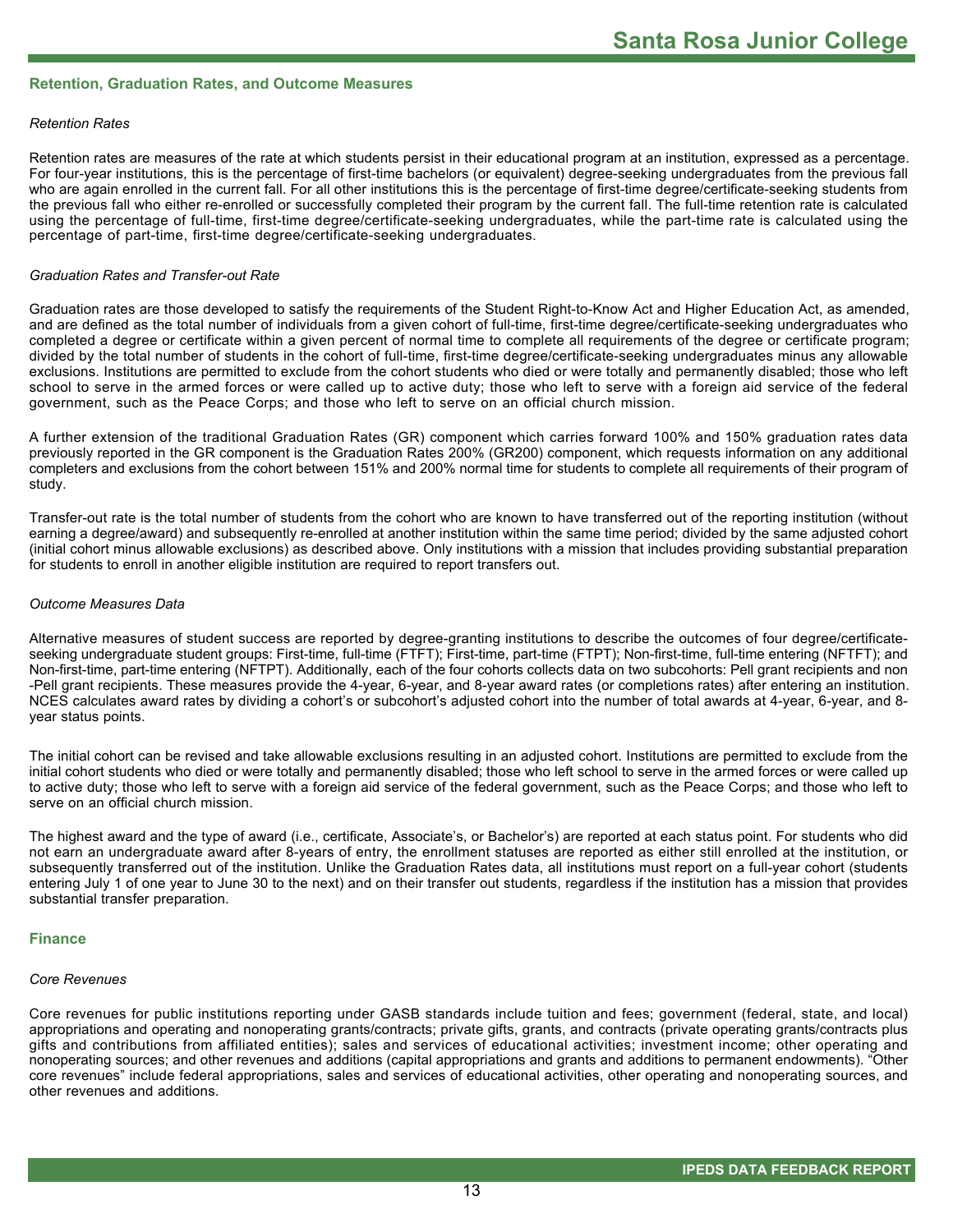Core revenues for private, not-for-profit institutions (and a small number of public institutions) reporting under FASB standards include tuition and fees; government (federal, state, and local) appropriations and grants/contracts; private gifts, grants and contracts (including contributions from affiliated entities); investment return; sales and services of educational activities; and other sources (a generated category of total revenues minus the sum of core and noncore categories on the Finance component). "Other core revenues" include government (federal, state, and local) appropriations, sales and services of educational activities, and other sources.

Core revenues for private, for-profit institutions reporting under FASB standards include tuition and fees; government (federal, state, and local) appropriations and grants/contracts; private grants/ contracts; investment income; sales and services of educational activities; and other sources (a generated category of total revenues minus the sum of core and noncore categories on the Finance component). "Other core revenues" include government (federal, state, and local) appropriations and other sources.

At degree-granting institutions, core revenues exclude revenues from auxiliary enterprises (e.g., bookstores and dormitories), hospitals, and independent operations. Non-degree-granting institutions do no report revenue from auxiliary enterprises in a separate category, and thus may include these amounts in the core revenues from other sources.

#### *Core Expenses*

Core expenses include expenses for instruction, research, public service, academic support, institutional support, student services, grant aid/scholarships and fellowships (net of discounts and allowances), and other functional expenses (a generated category of total expense minus the sum of core and noncore functions on the Finance component). Expenses for operation and maintenance of plant, depreciation, and interest are allocated to each of the other functions. Core expenses at degree-granting institutions exclude expenses for auxiliary enterprises (e.g., bookstores and dormitories), hospitals, and independent operations. Non-degree-granting institutions do not report expenses for auxiliary enterprises in a separate category and thus may include these amounts in the core expenses as other expenses. "Other core expenses" is the sum of grant aid/scholarships and fellowships and other expenses.

#### *Endowment Assets*

Endowment assets, for public institutions under GASB standards, and private, not-for-profit institutions under FASB standards, include gross investments of endowment funds, term endowment funds, and funds functioning as endowment for the institution and any of its foundations and other affiliated organizations. Private, for-profit institutions under FASB do not hold or report endowment assets.

#### *Salaries and Wages*

Salaries and wages for public institutions under GASB standards and private (not-for-profit and for-profit) institutions under FASB standards, include amounts paid as compensation for services to all employees regardless of the duration of service, and amounts made to or on behalf of an individual over and above that received in the form of a salary or wage.

### **Staff**

### *FTE Staff*

The full-time-equivalent (FTE) by occupational category is calculated by summing the total number of full-time staff and adding one-third of the total number of part-time staff. Graduate assistants are not included.

### *Equated Instructional Non-Medical Staff Salaries*

Institutions reported the number of full-time nonmedical instructional staff and their salary outlays by academic rank, gender, and the number of months worked (9-, 10-, 11-, and 12-months). Salary outlays for staff who worked 10-, 11-, and 12-months were equated to 9-months of work by multiplying the outlays reported for 10-months by 0.90, the outlays reported for 11 months by 0.818, and the outlays reported for 12 months by 0.75. The equated 10-, 11-, and 12-outlays were then added to the outlays for instructional staff that worked 9-months to generate a total 9-month equated salary outlay. The total 9-month equated outlay was then divided by total number of instructional non-medical staff to determine an equated 9-month average salary. This calculation was done for each academic rank. Salary outlays were not reported for staff that work less than 9-months and were excluded.

#### *Student-to-Faculty Ratio*

Institutions can provide their institution's student-to-faculty ratio (i.e., student-to-instructional staff) for undergraduate programs or follow the NCES guidance in calculating their student-to-faculty ratio, which is as follows: the number of FTE students (using Fall Enrollment survey data) divided by total FTE instructional staff (using the total Primarily instruction + Instruction/research/public service staff reported in Human Resources component and adding any not primarily instructional staff that are teaching a credit course). For this calculation, FTE for students is equal to the number of the full-time students plus one-third the number of part-time students; FTE for instructional staff is similarly calculated. Students in "stand-alone" graduate or professional programs (such as, medicine, law, veterinary, dentistry, social work, or public health) and instructional staff teaching in these programs are excluded from the FTE calculations.